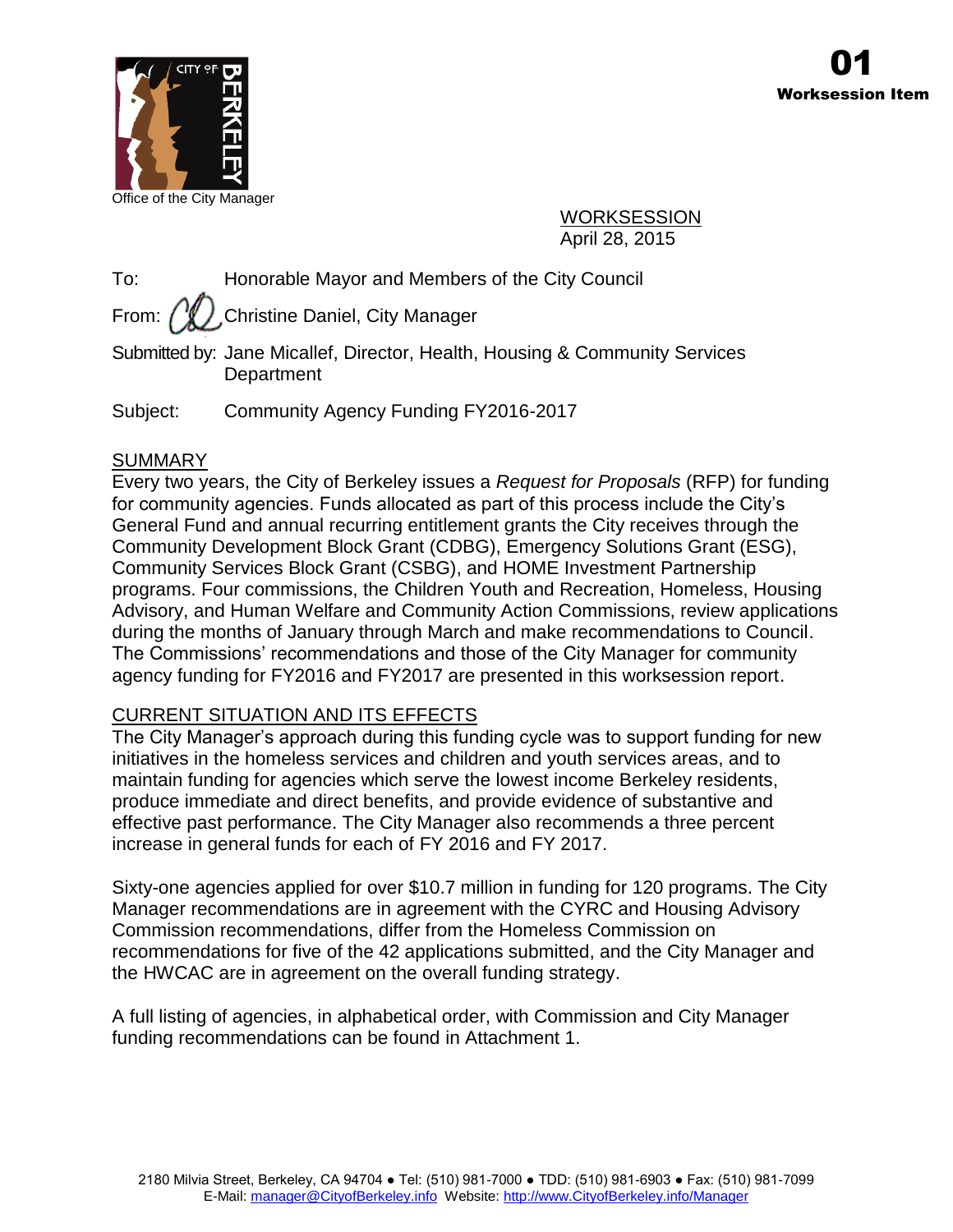### **Homeless Services / Homeless Commission**

In 2014 the City of Berkeley undertook a strategic planning process to re-design its approach to addressing homelessness. Based on this planning work, the City Manager and the Homeless Commission are recommending funding that will support the creation of a coordinated access system to provide a streamlined way for homeless people to access shelter, transitional and permanent housing, and services.

The City Manager and Homeless Commission recommendations are guided by the following key principles:

- Maximize funding for programs and activities that will strengthen the ability of our homeless system to move people to permanent housing;
- Maintain essential basic services for homeless people;
- To the extent possible, ensure existing providers maintain the same funding level as in the past, even if for a different array of activities;
- Create a phased-in set of changes that will lead to a re-designed system over a period of two years.

A key feature of the new approach is the creation of a single point of entry, the Housing Crisis Resolution Center (HCRC), which will conduct a standardized process of intake, triage, assessment and referral for people who are homeless to ensure that those with the greatest needs are prioritized for assistance. Both the City Manager and the Homeless Commission recommend:

- Funding the Berkeley Food and Housing Project to operate the HCRC;
- Preserving funding for existing shelter and transitional housing capacity,
- Preserving funding for all existing case management services for clients in the Shelter Plus Care program and adding 38 new case management slots for high needs clients referred through the HCRC,
- Preserving a basic level of funding for meals programs, showers and laundry, and
- Preserving other services, accessed through the HCRC, including drug and alcohol treatment, benefits advocacy, job search assistance, domestic violence services, and representative payee services.
- Shifting \$13,045 in General Funds to MHSA funds to create more funding for the HCRC while continuing to support BFHP's Russell Street Residence.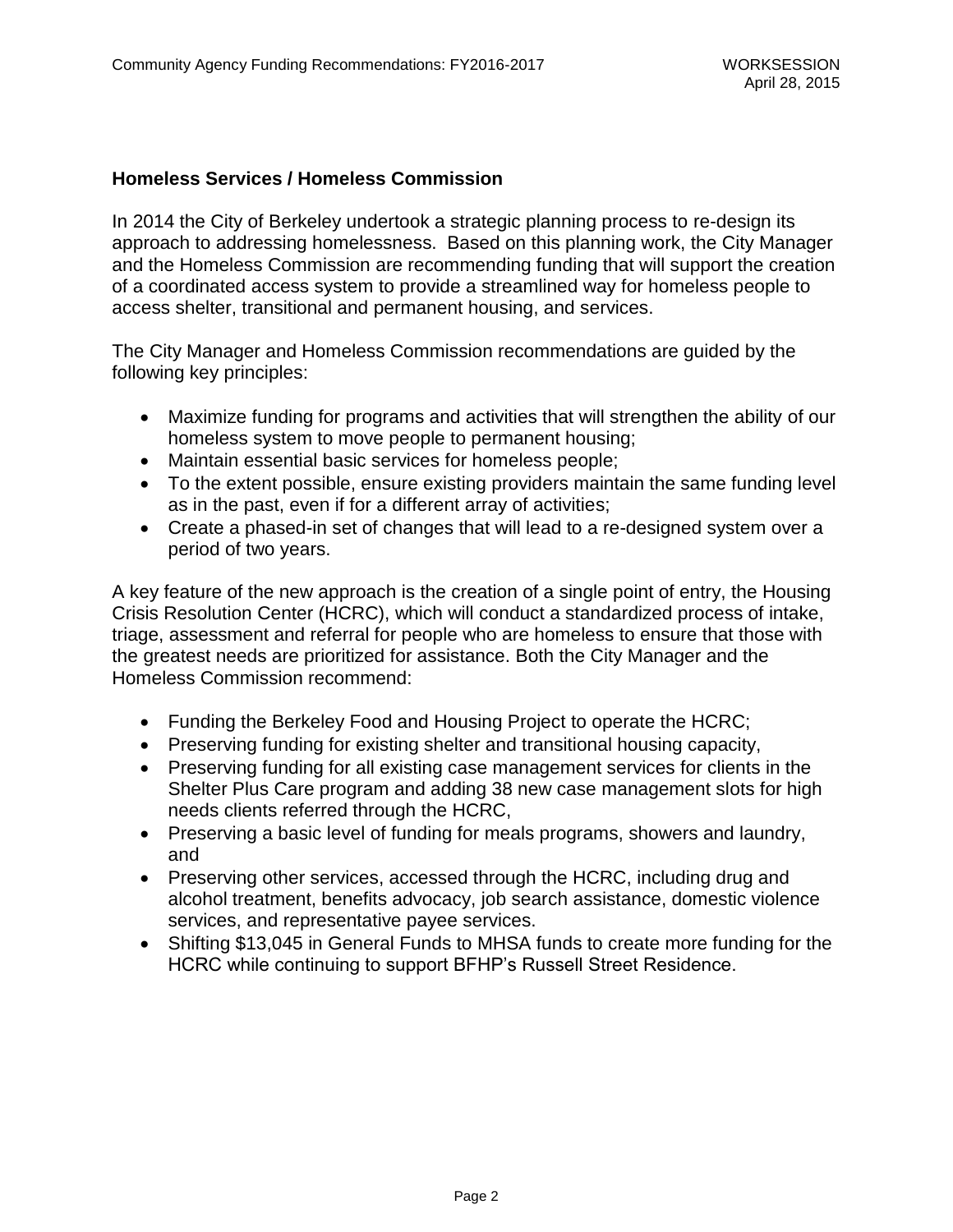| <b>Agency Name</b>     | <b>Current Funding</b>         | <b>City Manager</b><br><b>Proposed Funding</b> | <b>Difference</b>              | <b>Commission</b><br><b>Proposed Funding</b> | <b>Difference</b> |
|------------------------|--------------------------------|------------------------------------------------|--------------------------------|----------------------------------------------|-------------------|
| <b>Homeless Action</b> |                                |                                                |                                |                                              |                   |
| Center                 | \$<br>126,349                  | \$<br>126,349                                  | \$                             | \$<br>126,349                                | \$                |
| Berkeley Drop-In       |                                |                                                |                                |                                              |                   |
| Center                 | \$<br>89,817                   | \$<br>54,096                                   | \$<br>(35, 721)                | \$<br>53,850                                 | \$<br>(35, 967)   |
| Berkeley Food and      |                                |                                                |                                |                                              |                   |
| <b>Housing Project</b> | \$<br>870,645                  | \$<br>1,406,698                                | \$<br>536,053                  | \$<br>1,406,698                              | \$<br>536,053     |
| <b>Bonita House</b>    | \$<br>18,151                   | \$<br>27,975                                   | \$<br>9,824                    | \$<br>27,975                                 | \$<br>9,824       |
| <b>BOSS</b>            | \$<br>390,961                  | \$<br>304,257                                  | \$<br>(86, 704)                | \$<br>303,472                                | \$<br>(87, 489)   |
| Dorothy Day House      | \$<br>71,324                   | \$<br>62,430                                   | \$<br>(8,894)                  | \$<br>62,430                                 | \$<br>(8,894)     |
| <b>Fred Finch</b>      | \$<br>86,655                   | \$<br>86,655                                   | \$                             | \$<br>86,655                                 | \$                |
| Lifelong Medical Care  | \$<br>205,902                  | \$<br>205,902                                  | \$                             | \$<br>205,902                                | \$                |
| New Bridge             | \$<br>50,000                   | \$<br>50,000                                   | \$                             | \$<br>50,000                                 | \$                |
| Options                | \$<br>191,839                  | \$<br>191,839                                  | \$<br>$\overline{\phantom{a}}$ | \$<br>191,839                                | \$                |
| Rubicon                | \$<br>35,266                   | \$<br>35,266                                   | \$                             | \$<br>35,266                                 | \$                |
| <b>Toolworks</b>       | \$<br>47,665                   | \$<br>47,665                                   | \$<br>$\blacksquare$           | \$<br>47,665                                 | \$                |
| United For Health      | \$<br>9,828                    | \$<br>9,828                                    | \$                             | \$                                           | \$<br>(9,828)     |
| Suitcase Clinic        | \$<br>$\overline{\phantom{a}}$ | \$                                             | \$<br>$\overline{\phantom{a}}$ | \$<br>12,291                                 | \$<br>12,291      |
| Women's Daytime        |                                |                                                |                                |                                              |                   |
| Drop-In Center         | \$<br>166,231                  | \$<br>166,231                                  | \$                             | \$<br>164,799                                | \$<br>(1, 432)    |
| YEAH!                  | \$<br>109,115                  | \$<br>144,115                                  | \$<br>35,000                   | \$<br>144,115                                | \$<br>35,000      |

## The chart below compares current and recommended funding levels by agency:

Berkeley Drop-In Center and BOSS may be able to augment City funding in future by applying to a Request for Proposals (RFP) from the Mental Health Division for Representative Payee services for Berkeley Mental Health clients. This RFP will be released in early FY2016.

A full listing of agencies, in alphabetical order, with Commission and City Manager funding recommendations can be found in Attachment 1.

## **Children and Youth Services / Children Youth and Recreation Commission**

The City Manager and the Children, Youth and Recreation Commission (CYRC) agree completely on all funding recommendations. The City Manager and CYRC prioritized funding for proposals that help move the City further along in achieving the goals of the 2020 Vision Initiative for Berkeley's Children and Youth. Twenty-one proposals are recommended for full or partial funding, supporting 17 youth-serving agencies submitting applications.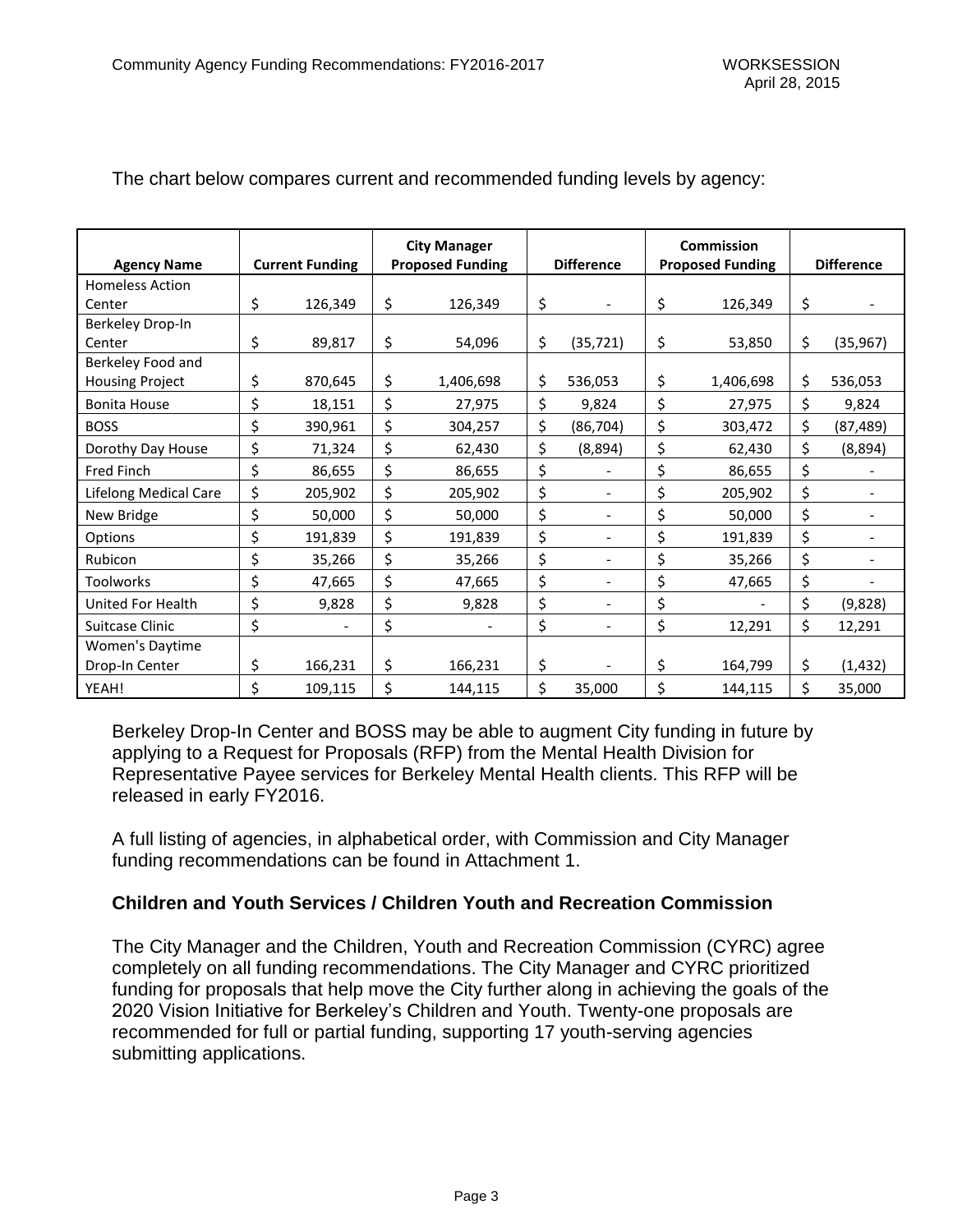Both the City Manager and the CYRC applied the following criteria and priorities outlined in the City's request for proposals in reviewing applications:

- Services that address the goals of Berkeley's 2020 Vision;
- Services that demonstrate or project impact;
- Services for Berkeley residents, particularly those living at or below the poverty level;
- Demonstrated coordination and alignment with Berkeley Unified School District;
- Strong past performance, and (for returning applicants) positive evaluation results.

As a result, five programs that did not meet the criteria are recommended for defunding, and an additional two programs are recommended for a reduction. Agencies that performed well relative to these criteria are recommended for continued level funding and agencies that excelled are recommended for an increase in funding.

Both the City Manager and the CYRC recommend funding for new initiatives:

- 1. Family Outreach Services Healthy Black Families, Inc.'s Sisters Together Educating Peers (STEP) program would provide highly targeted family outreach services to African American families and kin-care providers of pre-K aged children to share information about quality child care, the importance of early childhood experiences and Kindergarten readiness; and
- 2. Quality Rating & Improvement Services (QRIS) BANANAS would provide QRIS including assessments, quality improvement plans and coaching to City-funded and other child care providers doing business in Berkeley.

The City Manager agrees with the CYRC that \$73,820 per year be reserved to provide training and technical assistance, independent evaluations of funded programs' effectiveness, and refinements to the RFP process and application.

A full listing of agencies, in alphabetical order, with Commission and City Manager funding recommendations can be found in Attachment 1.

## **Anti-Poverty Services / Human Welfare and Community Action Commission**

This year, the Human Welfare and Community Action Commission (HWCAC) was faced with the difficult challenge of reviewing additional applications without an increase in funding. As a result of the shift in this allocation process to require agencies funded with homeless program funding to serve literally homeless people, the HWCAC reviewed additional applications for services more appropriately categorized as services to low-income residents. This means that funding for each agency could not be kept at existing levels due to the additional burden and if any new agencies were to receive funding, existing programs would have to receive deeper cuts.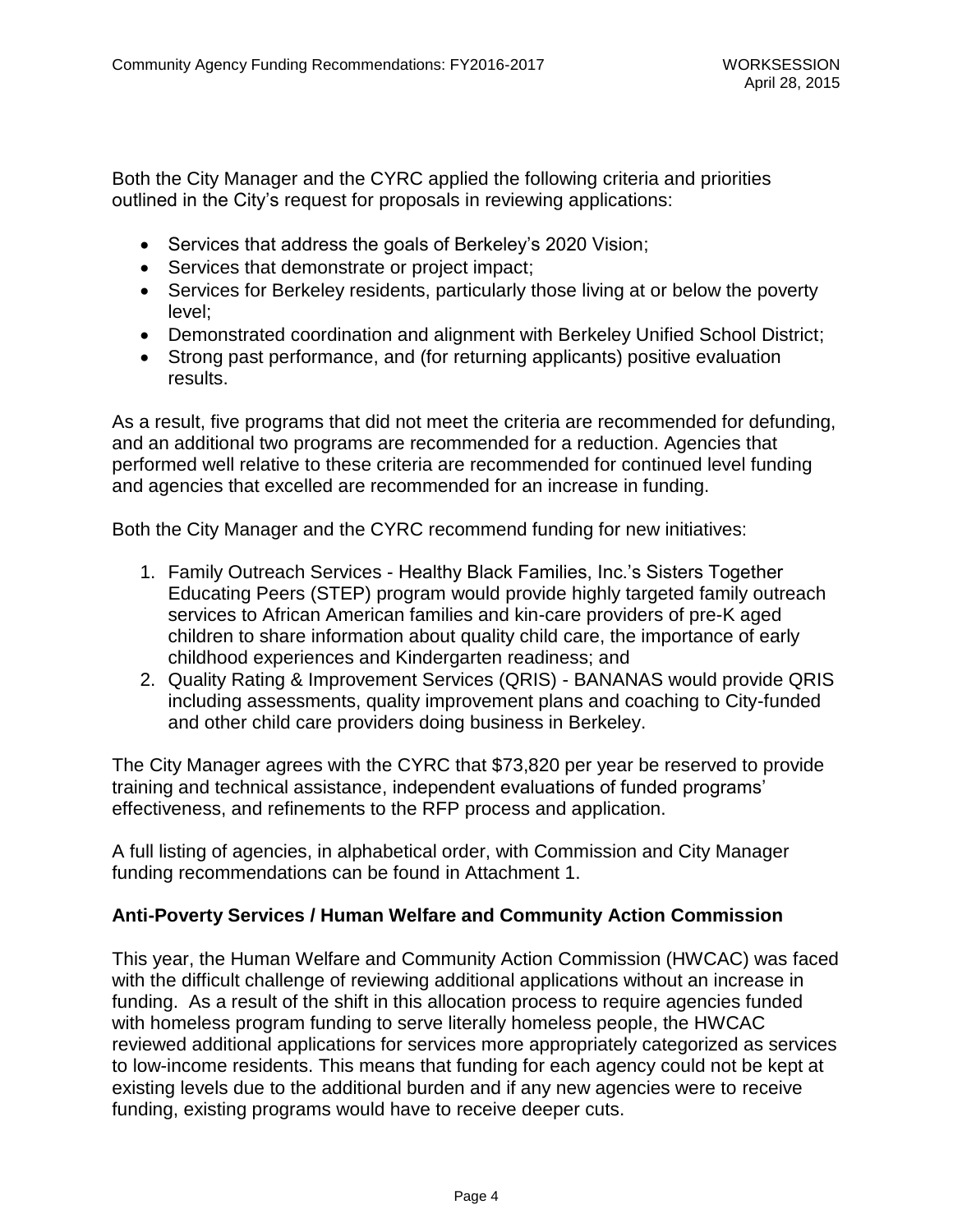The City Manager and the HWCAC agree on the following principles for making funding decisions in this category:

- Reduce funding for agencies that serve a relatively low percentage or low number of Berkeley residents living in poverty; and
- Reduce funding for all other agencies by an across-the-board cut.

The City Manager does not recommend funding any of the four new proposals, since funding for new projects would deepen the cut for existing agencies. The City Manager and the HWCAC agree, however, on defunding the Berkeley Community Gardening Collaborative. This program serves an extremely low percentage of people living in poverty. The City Manager and the HWCAC also agree on a 30% cut for agencies that had a low evaluation score, and/or serve a relatively low percentage or low number of people living in poverty. The City Manager recommends a targeted reduction to SEEDS Community Mediation and Conflict Resolution program. The program is a valuable resource but does not specifically outreach to low-income residents. A portion of its referrals come from sources that are not currently funding the program, such as the Rent Stabilization Board. For all other proposals, the City Manager recommends a 10% across-the-board reduction to stay within the funding available. This differs from the HWCAC, which recommends a 13.4% across-the-board reduction for all remaining agencies to accommodate funding for two new programs.

A full listing of agencies, in alphabetical order, with Commission and City Manager funding recommendations can be found in Attachment 1.

## **Housing and Workforce Development Services and Public Facility Improvements / Housing Advisory Commission**

The City Manager is in almost complete agreement with the funding recommendations contained in the Housing Advisory Commission report. Despite a three percent reduction in CDBG funding, projected program income, a recommended 3% increase in GF proposed by the City Manager, and unused funds carried over from prior years allow all currently funded community agency and City projects to continue to receive their current allocations. This method results in a small decrease in CDBG funding for the Housing Trust Fund (HTF). This method also enables funding for five community facility projects. Should Council agree to eliminate funding for Youth Spirit Artworks' services, as recommended by the City Manager and the CYRC, the City Manager recommends shifting the \$45,000 recommended for YSA's community facility improvement project to the Housing Trust Fund.

A full listing of agencies, in alphabetical order, with Commission and City Manager funding recommendations can be found in Attachment 1.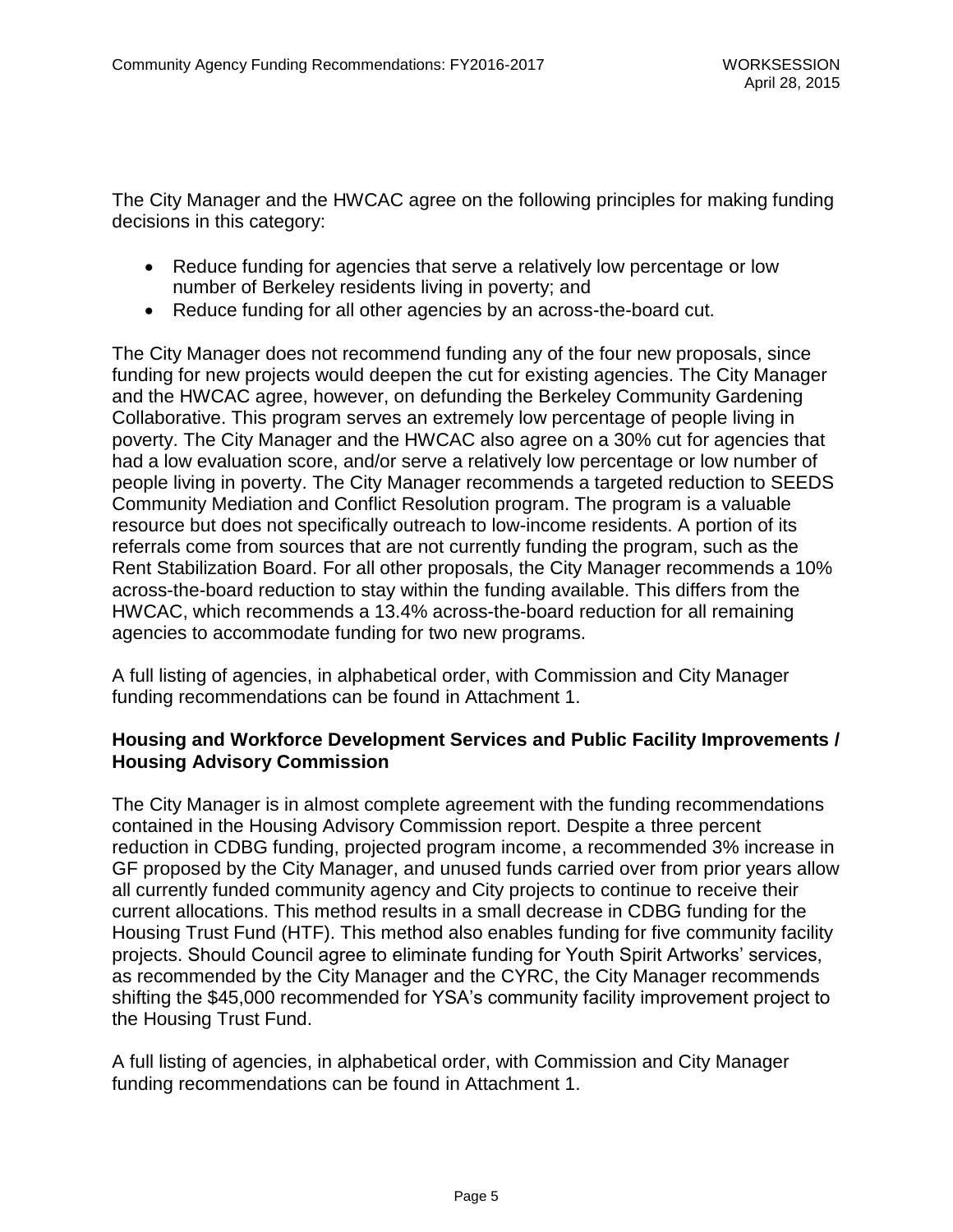#### BACKGROUND

Every two years, the City of Berkeley combines multiple sources of funds into one consolidated *Request for Proposals* (RFP) and allocation process for community agencies. These funds are used to support public services and capital projects that benefit people with incomes at 80% of Area Median Income or below. Health, Housing & Community Services Department staff manages the RFP and allocation process and coordinates the review process among four commissions: the Housing Advisory (HAC), Homeless, Human Welfare and Community Action (HWCAC) and Children, Youth and Recreation (CYRC) Commissions. During this funding process, 61 agencies applied for over \$10.7 million in funding for 120 programs.

### ENVIRONMENTAL SUSTAINABILITY

Projects funded with CDBG, ESG and HOME are required to follow state and local regulations, including those related to green building and energy. Applicants are also encouraged to propose projects that help reach City-wide goals within the Climate Action Plan. CDBG funding for community facility projects place a priority on projects that promote environmental sustainability and improve accessibility. Two community facility projects recommended for funding this round would improve water efficiency in three bathrooms. Staff will work with the Energy Division to strengthen the RFP language regarding sustainability and modify the scoring criteria to reflect this goal.

#### POSSIBLE FUTURE ACTION

City Council is expected to approve federal funding for community agencies prior to May 15, 2015. Council is also expected to approve allocations of General Fund and Community Services Block Grant as part of the City's biennial budget approval process on June 30, 2015.

#### FISCAL IMPACTS OF POSSIBLE FUTURE ACTION

The funding recommendations contained in this report, if approved, will result in the allocation of \$4,505,920 in General Fund, \$44,293 in Childcare Mitigation Funds, \$159,324 in Community Services Block Grant Funds, \$222,546 in Emergency Solutions Grant Funds, and \$2,760,327 in Community Development Block Grant Funds.

#### CONTACT PERSON

Kristen Lee, Housing & Community Services Manager, HH&CS, (510) 981-5427

Attachments:

1: City Manager / Commission Funding Recommendations Comparison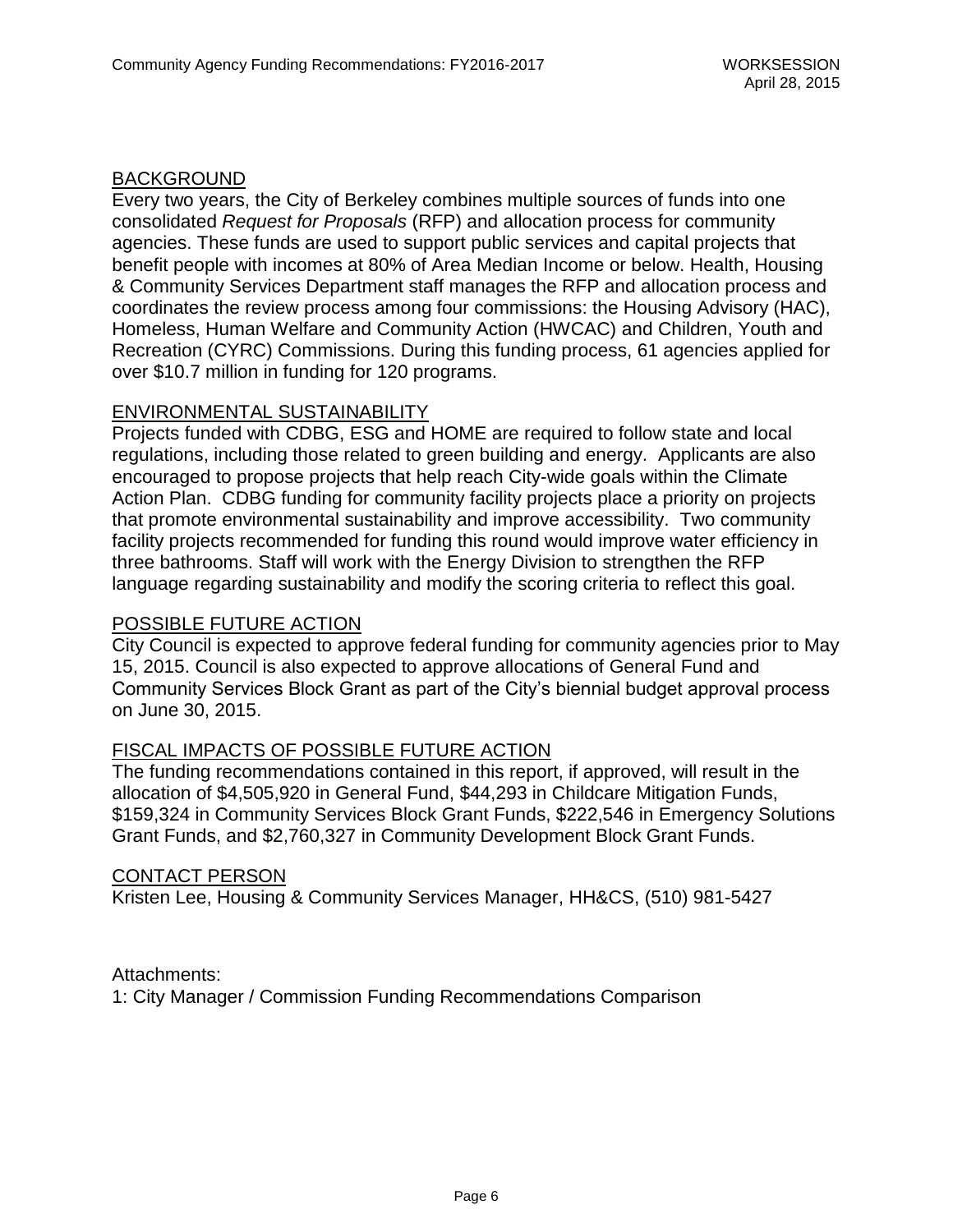| Agency                                                      | Program Name                                                                   | <b>Current Funding</b>       | Recommendation<br>City Manager | Recommendation<br>Commission |
|-------------------------------------------------------------|--------------------------------------------------------------------------------|------------------------------|--------------------------------|------------------------------|
| A Better Way                                                | Mental Health Services for<br>Uninsured Children                               | \$59,166                     | \$40,000                       | \$40,000                     |
| Alameda County Homeless Action<br>Center                    | Homeless Other - Benefits Advocacy                                             | \$126,349                    | \$126,349                      | \$126,349                    |
| Alameda County Network of Mental<br>Health Clients          | Representative Payee Services<br>Homeless Other - BDIC                         | $\stackrel{\triangle}{\geq}$ | \$32,016                       | \$31,770                     |
| Alameda County Network of Mental<br><b>Health Clients</b>   | Management Tied to<br>Permanent Housing<br>Case I                              | $\frac{1}{2}$                | \$22,080                       | \$22,080                     |
| Alzheimers Srvcs of the East Bay<br>(ASEB)                  | Dementia Specific Services                                                     | \$19,235                     | \$13,464                       | \$13,464                     |
| Bananas Inc.                                                | Services<br>QRIS                                                               | တွ                           | \$133,416                      | \$133,416                    |
| Bananas Inc.                                                | Childcare Subsidies                                                            | \$250,135                    | \$250,135                      | \$250,135                    |
| Bananas Inc.                                                | Childcare Support Services                                                     | တွ                           | တွ                             | SO                           |
| Bay Area Community Land Trust                               | Technical Assistance Program<br>Housing Co-o'O grisport                        | \$4,991                      | \$4,991                        | \$4,991                      |
| Bay Area Community Resources<br>(BACR)                      | Im X School Mental Health<br>Malcol                                            | \$17,564                     | \$75,000                       | \$75,000                     |
| Bay Area Hispano Institute for<br>Advancement, Inc. (BAHIA) | <b>BAHIA Child Development Program</b>                                         | \$82,143                     | \$82,143                       | \$82,143                     |
| BAHIA                                                       | BAHIA After School Program                                                     | \$21,447                     | \$21,447                       | \$21,447                     |
| Bay Area Outreach and Recreation<br>Program (BORP)          | Recreational Services for the<br>Disabled                                      | \$40,608                     | \$28,426                       | \$28,426                     |
| Berkeley Community Gardening<br>Collaborative               | Community Gardens                                                              | \$10,123                     | œ                              | SO                           |
| Berkeley Food & Housing Project                             | Many Ways Home Center<br>HCRC                                                  | $\frac{4}{2}$                | \$996,889                      | \$996,889                    |
| Berkeley Food & Housing Project                             | Shelter - Men's Housing Program                                                | \$180,986                    | \$150,085                      | \$150,085                    |
| Berkeley Food & Housing Project                             | County Women's Center<br>Facility Improvements<br>Public<br>North <sup>(</sup> | $\frac{1}{2}$                | င္တ                            | င္တ                          |
| Berkeley Food & Housing Project                             | Quarter Meal                                                                   | \$45,786                     | \$35,786                       | \$35,786                     |
| Berkeley Food & Housing Project                             | Homeless Other - Representative                                                | $\frac{1}{2}$                | \$33,120                       | \$33,120                     |

Page 1 of 8 Page 1 of 8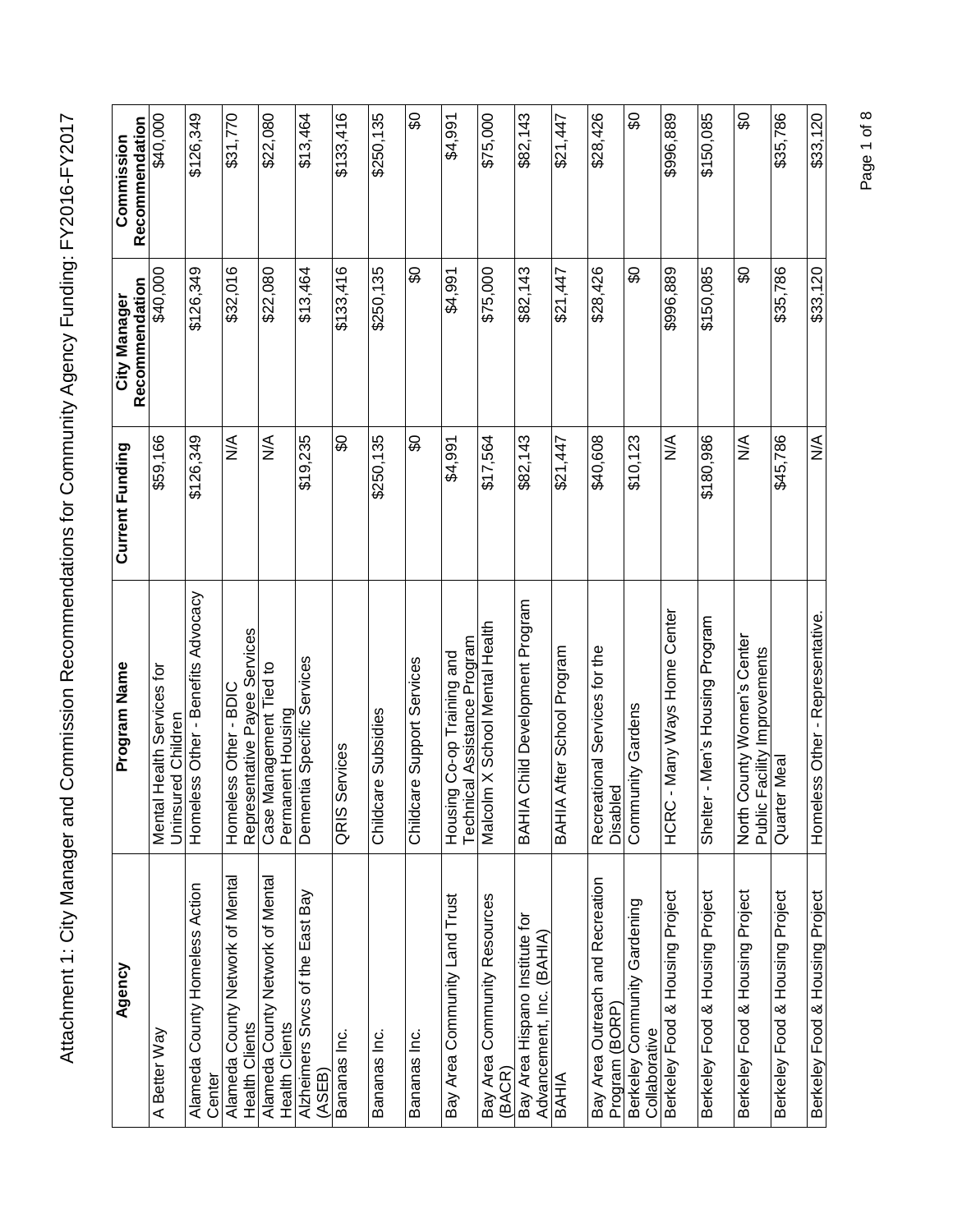| Agency                                          | Program Name                                                                         | Current Funding | Recommendation<br>City Manager | Recommendation<br>Commission |
|-------------------------------------------------|--------------------------------------------------------------------------------------|-----------------|--------------------------------|------------------------------|
|                                                 | Services<br>Payee                                                                    |                 |                                |                              |
| Berkeley Food & Housing Project                 | Permanent Housing - Russell Street<br>Management Tied to<br>Residence<br>Case I      | \$13,045        | $$13,045***$                   | $$13,045**$                  |
| Berkeley Food & Housing Project                 | Management Tied to<br>Permanent Housing<br>Case <sup>I</sup>                         | $\frac{1}{2}$   | \$74,339                       | \$74,339                     |
| Berkeley Food & Housing Project                 | Shelter - Women's Shelter                                                            | \$116,469       | \$116,469                      | \$116,469                    |
| Berkeley Free Clinic                            | Free women and transgender health<br>care service                                    | \$15,000        | \$13,500                       | \$12,991                     |
| Berkeley Place                                  | Deat/Disability Project                                                              | \$16,985        | \$15,287                       | \$14,710                     |
| Berkeley Unified School District                | Gardening and Cooking Program                                                        | င္တ             | SO                             | œ                            |
| Berkeley Unified School District                | Berkeley High School Bridge<br>Program                                               | \$54,000        | \$70,000                       | \$70,000                     |
| Berkeley Youth Alternatives (BYA)               | Afterschool Center                                                                   | \$26,602        | \$30,000                       | \$30,000                     |
| Berkeley Youth Alternatives (BYA)               | eling<br>Couns                                                                       | \$17,007        | \$49,674                       | \$49,674                     |
| Berkeley Youth Alternatives (BYA)               | Employment<br>Youth                                                                  | \$28,747        | တွ                             | SO                           |
| <b>Biotech Partners</b>                         | Biotech Academy at Berkeley High<br>School                                           | \$68,094        | \$76,750                       | \$76,750                     |
| Bonita House                                    | Creative Wellness Center (CWC)                                                       | \$14,426        | \$12,983                       | \$12,494                     |
| Bonita House                                    | Case Management Tied to<br>Permanent Housing - Supported<br>Independent Living (SIL) | \$18,151        | \$27,975                       | \$27,975                     |
| <b>Bread Project</b>                            | Culinary Job Readiness Training                                                      | \$41,165        | \$41,165                       | \$41,165                     |
| Building Opportunities for Self-<br>Sufficiency | Children's Learning Center<br><b>BOSS</b>                                            | င္တ             | င္တ                            | င္တ                          |
| Building Opportunities for Self-<br>Sufficiency | Management Tied to<br>Case Management<br>Permanent Housing                           | ⋚               | \$64,861                       | \$64,861                     |
| Building Opportunities for Self-                | New Case Management Tied to                                                          | င္တ             | \$31,639                       | \$31,639                     |

Page 2 of 8 Page 2 of 8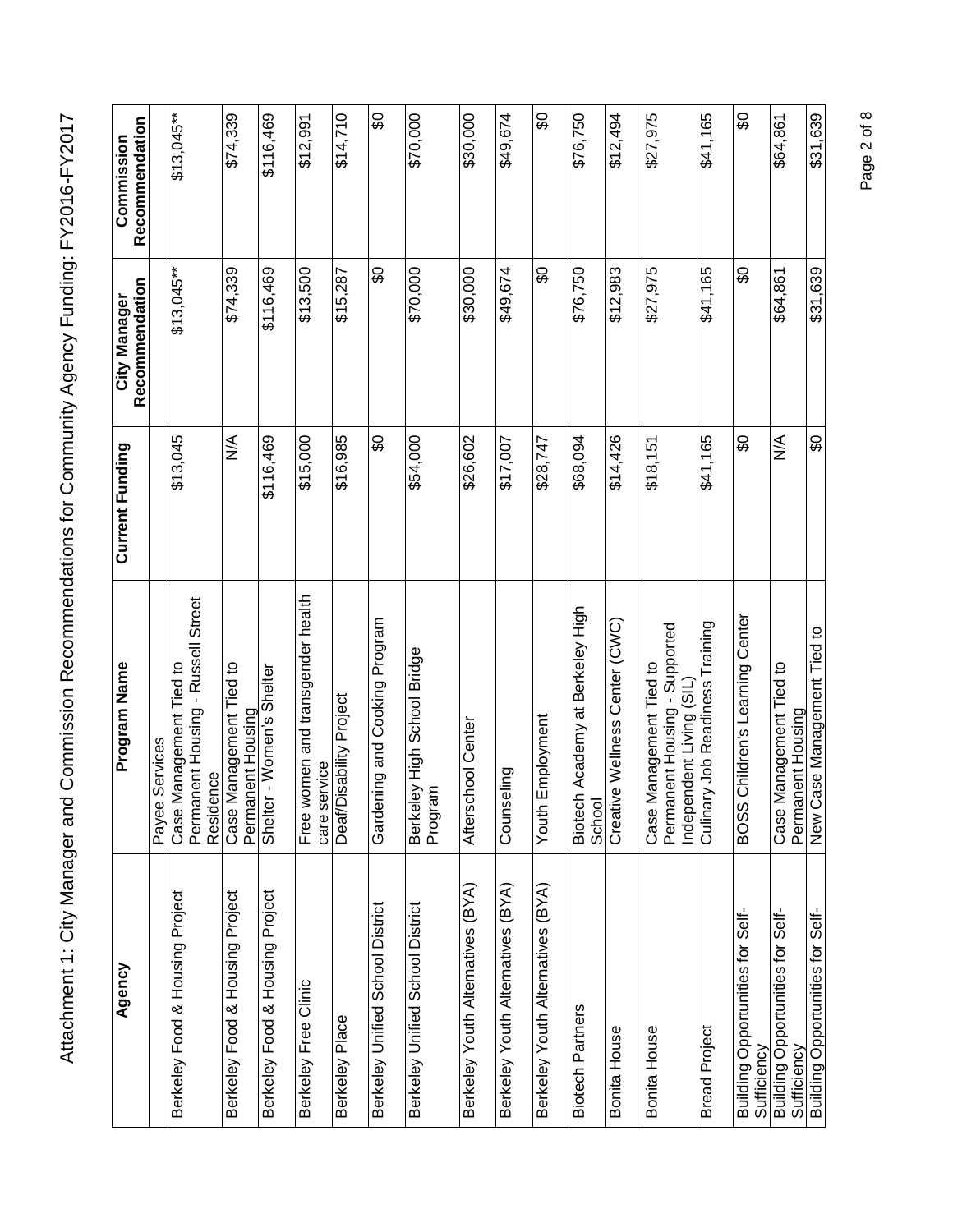| Agency                                                 | Program Name                                                   | Current Funding | Recommendation<br>City Manager | Recommendation<br>Commission |
|--------------------------------------------------------|----------------------------------------------------------------|-----------------|--------------------------------|------------------------------|
| Sufficiency                                            | Permanent Housing                                              |                 |                                |                              |
| Building Opportunities for Self-<br>Sufficiency        | ey Transitional House<br>McKinl                                | င္တ             | န္တ                            | တ္တ                          |
| Building Opportunities for Self-<br><b>Sufficiency</b> | Harrison House Family Transitional<br>Shelter                  | \$27,706        | \$27,706                       | \$27,706                     |
| Building Opportunities for Self-<br>Sufficiency        | Sherman Village Singles<br>Ursula<br>Shelter                   | \$110,277       | \$92,950                       | \$92,950                     |
| Building Opportunities for Self-<br>Sufficiency        | Homeless Outreach                                              | င္တ             | င္တ                            | င္တ                          |
| Building Opportunities for Self-<br>Sufficiency        | Homeless Basic Needs<br>Showers/Laundry                        | $\frac{1}{2}$   | \$24,702                       | \$24,702                     |
| Building Opportunities for Self-<br>Sufficiency        | g Crisis Resource Center<br>Housin                             | $\frac{1}{2}$   | င္တ                            | င္တ                          |
| Building Opportunities for Self-<br>Sufficiency        | Homeless Other - Representative<br>Services<br>Payee           | $\frac{1}{2}$   | \$36,146                       | \$35,361                     |
| Building Opportunities for Self-<br>Sufficiency        | Sherman Village - Sankofa<br>tional House<br>Ursula<br>Transit | \$26,253        | \$26,253                       | \$26,253                     |
| Berkeley Unified School District                       | Gardening and Cooking Program                                  | န္တ             | င္တ                            | င္တ                          |
| Berkeley Unified School District                       | ey High School Bridge<br>Berkeley<br>Program                   | \$54,000        | \$70,000                       | \$70,000                     |
| Center for Independent Living (CIL)                    | Employment Services                                            | \$36,607        | \$36,607                       | \$36,607                     |
| Center for Independent Living (CIL)                    | Residential Access                                             | \$140,219       | \$140,219                      | \$140,219                    |
| City of Berkeley (COB) Aging<br>Services               | pgrades and Interior<br>Improvements<br>ADA U                  | န္တ             | \$109,350                      | \$109,350                    |
| COB Health, Housing & Community                        | unity Facility Improvements<br>Comm                            | \$134,085       | \$128,229                      | \$128,229                    |
| Services Department (HHCSD)<br>COB HHCSD               | Affordable Housing Development &<br>Rehabilitation             | \$369,310       | \$392,006                      | \$392,006                    |
| COB HHCSD                                              | Housing Trust Fund                                             | \$321,554       | \$159,196                      | \$159,196                    |
| <b>GSOHH BOO</b>                                       | Loan Services                                                  | \$114,058       | \$58,325                       | \$58,325                     |
| COB HHCSD                                              | and Disabled Home<br>Senior                                    | \$177,540       | \$204,138                      | \$204,138                    |

Page 3 of 8 Page 3 of 8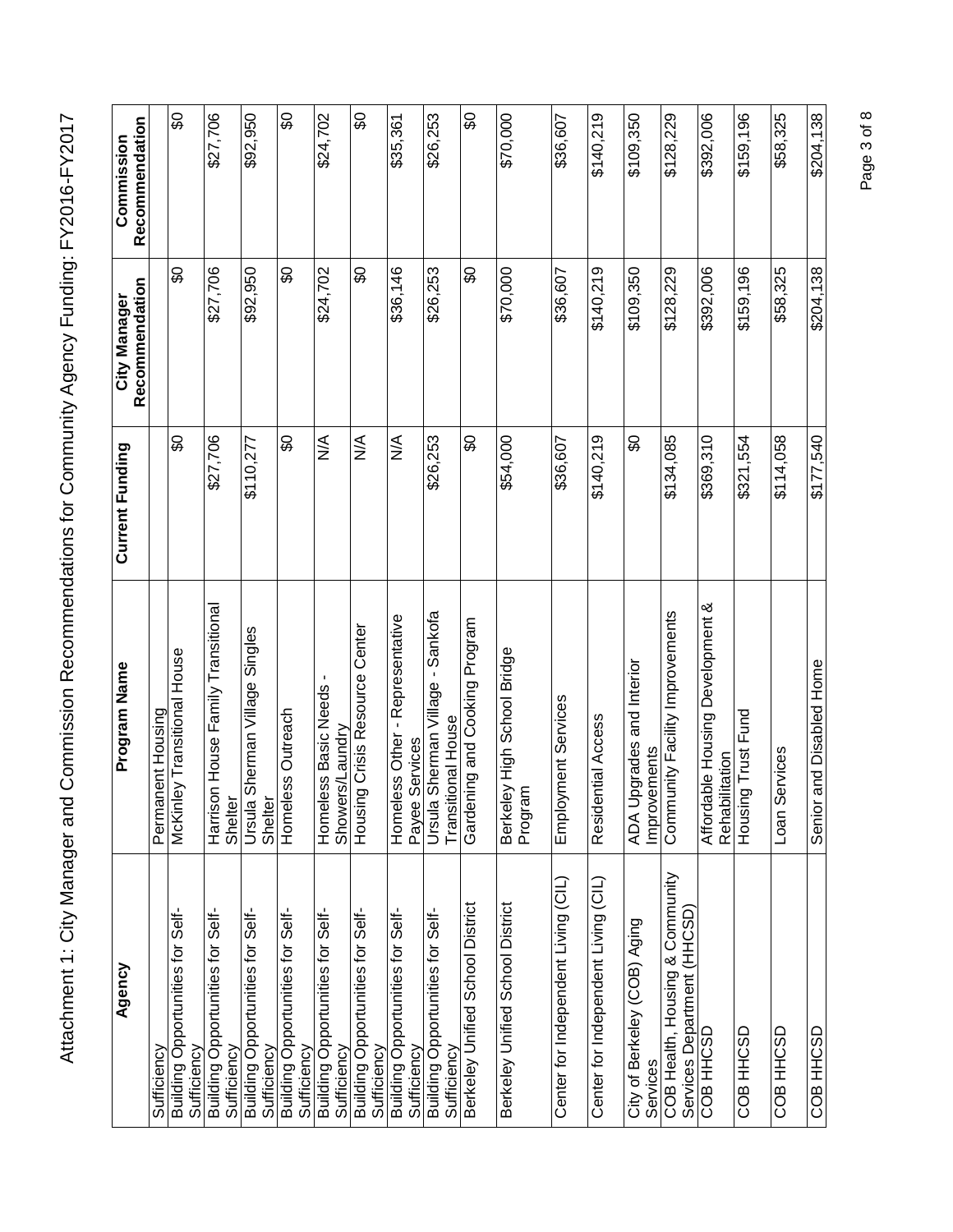| Agency                                              | Program Name                                           | Current Funding | Recommendation<br>City Manager | Recommendation<br>Commission |
|-----------------------------------------------------|--------------------------------------------------------|-----------------|--------------------------------|------------------------------|
|                                                     | ilitation Loan Program<br>Rehab                        |                 |                                |                              |
| COB HHCSD                                           | & Disabled Rehab. Loans<br>Senior                      | \$150,000       | \$150,000                      | \$150,000                    |
| COB Public Health                                   | handler Improvements<br>Ann Ch                         | င္တ             | \$36,135                       | \$36,135                     |
| Recreation & Waterfront<br>COB Parks,<br>Department | Evaluation, Training and Technical<br>Assistance       | င္တ             | \$73,820                       | \$73,820                     |
| Community Alliance for Learning                     | Coach Connection<br>Writer                             | န္တ             | န္တ                            | န္တ                          |
| Community Education Partnerships                    | ey Early Literacy Campaign<br><b>Berkel</b>            | င္တ             | င္တ                            | င္တ                          |
| Community Energy Services Corp.<br>(CESC)           | Safety & Repair Program<br>Home                        | \$282,334       | \$282,334                      | \$282,334                    |
| Dorothy Day House                                   | Berkeley Emergency Storm Shelter<br>(BESS)             | \$30,101        | \$30,101                       | \$30,101                     |
| Dorothy Day House                                   | Homeless Basic Needs - Trinity<br>Church Breakfast     | \$41,223        | \$32,329                       | \$32,329                     |
| East Bay Community Law Center                       | Education Defense and Justice for<br>Youth             | င္တ             | င္တ                            | \$7,000                      |
| East Bay Community Law Center                       | Fair Housing Counseling                                | \$34,932        | \$34,932                       | \$34,932                     |
| East Bay Community Law Center                       | g Advocacy<br>Housin                                   | \$19,235        | \$13,465                       | \$13,465                     |
| East Bay Community Law Center                       | Neighborhood Justice Clinic                            | \$19,225        | \$17,303                       | \$16,650                     |
| Ecology Center                                      | Environmental Academy<br>Youth                         | င္တ             | င္တ                            | င္တ                          |
| Ephesians Childrens' Center                         | Age Program<br>School                                  | \$39,840        | င္တ                            | န္တ                          |
| Ephesians Childrens' Center                         | Childcare Program                                      | \$45,507        | \$40,000                       | \$40,000                     |
| Family Violence Law Center                          | Domestic Violence & Homelessness<br>Prevention Project | \$87,030        | \$60,041                       | \$60,041                     |
| Fred Finch Youth Center                             | Turning Point                                          | \$86,655        | \$86,655                       | \$86,655                     |
| Inter-City Services                                 | Employment, Training & Education                       | \$95,036        | \$95,036                       | \$95,036                     |

Page 4 of 8 Page 4 of 8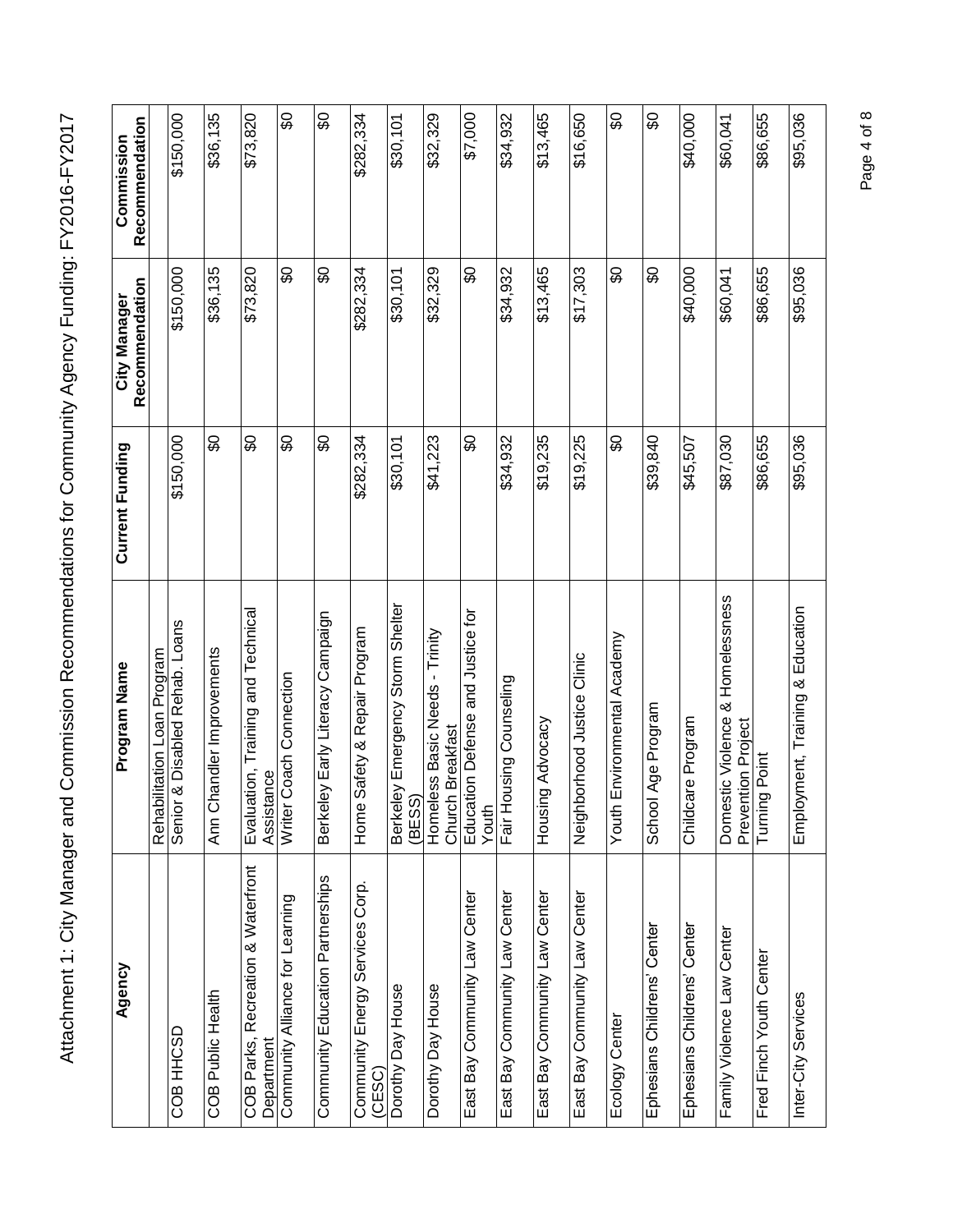| Agency                       | Program Name                                                              | <b>Current Funding</b> | Recommendation<br>City Manager | Recommendation<br>Commission |
|------------------------------|---------------------------------------------------------------------------|------------------------|--------------------------------|------------------------------|
| Healthy Black Families, Inc. | Together Empowering Peers<br>(STEP)<br>Sister                             | \$13,759               | \$70,000                       | \$70,000                     |
| J-Sei                        | Services<br>Senior                                                        | \$9,828                | \$8,845                        | \$8,512                      |
| Legal Assistance for Seniors | Legal Assistance and Community<br>Education for Berkeley Seniors          | င္တ                    | င္တ                            | င္တ                          |
| Lifelong Medical Care        | Access to Primary Care for the<br>Uninsured                               | \$138,045              | \$124,240                      | \$119,548                    |
| Lifelong Medical Care        | Acupuncture Drop-in Clinic                                                | \$64,656               | \$58,190                       | \$55,993                     |
| Lifelong Medical Care        | Vlanagement Tied to<br>(COACH/Square One)<br>Permanent Housing<br>Case N  | \$153,652              | \$153,652                      | \$153,652                    |
| Lifelong Medical Care        | Hypertension Drop-in Clinic                                               | \$80,388               | \$72,349                       | \$69,617                     |
| Lifelong Medical Care        | y Geriatric Care<br>Primar                                                | \$43,176               | \$38,858                       | \$37,391                     |
| Lifelong Medical Care        | Over 60s Improvements                                                     | \$43,040               | င္တ                            | င္တ                          |
| Lifelong Medical Care        | Parks Collaborative<br>Rosa                                               | \$44,804               | \$44,804                       | \$44,804                     |
| Lifelong Medical Care        | Permanent Housing (SHP at UA)<br>Vlanagement Tied to<br>Case <sup>I</sup> | \$52,250               | \$52,250                       | \$52,250                     |
| McGee Avenue Baptist Church  | Food Program                                                              | \$16,821               | \$15,139                       | \$15,139                     |
| Multicultural Institute      | Lifeskills Program                                                        | \$71,394               | \$64,255                       | \$61,828                     |
| Multicultural Institute      | ring for Academic Success<br>Mentor                                       | \$33,603               | \$33,603                       | \$33,603                     |
| Neighborhood Solutions       | Program<br>Rehab                                                          | န္တ                    | န္တ                            | င္တ                          |
| New Bridge Foundation, Inc.  | Residential Substance Abuse<br>Homeless Other Services -<br>Treatment     | \$50,000               | \$50,000                       | \$50,000                     |
| Nia House                    | Childcare                                                                 | \$33,390               | \$39,999                       | \$39,999                     |
| Options Recovery Services    | Vlanagement for Transitional<br>Case                                      | \$39,311               | \$39,311                       | \$39,311                     |

Page 5 of 8 Page 5 of 8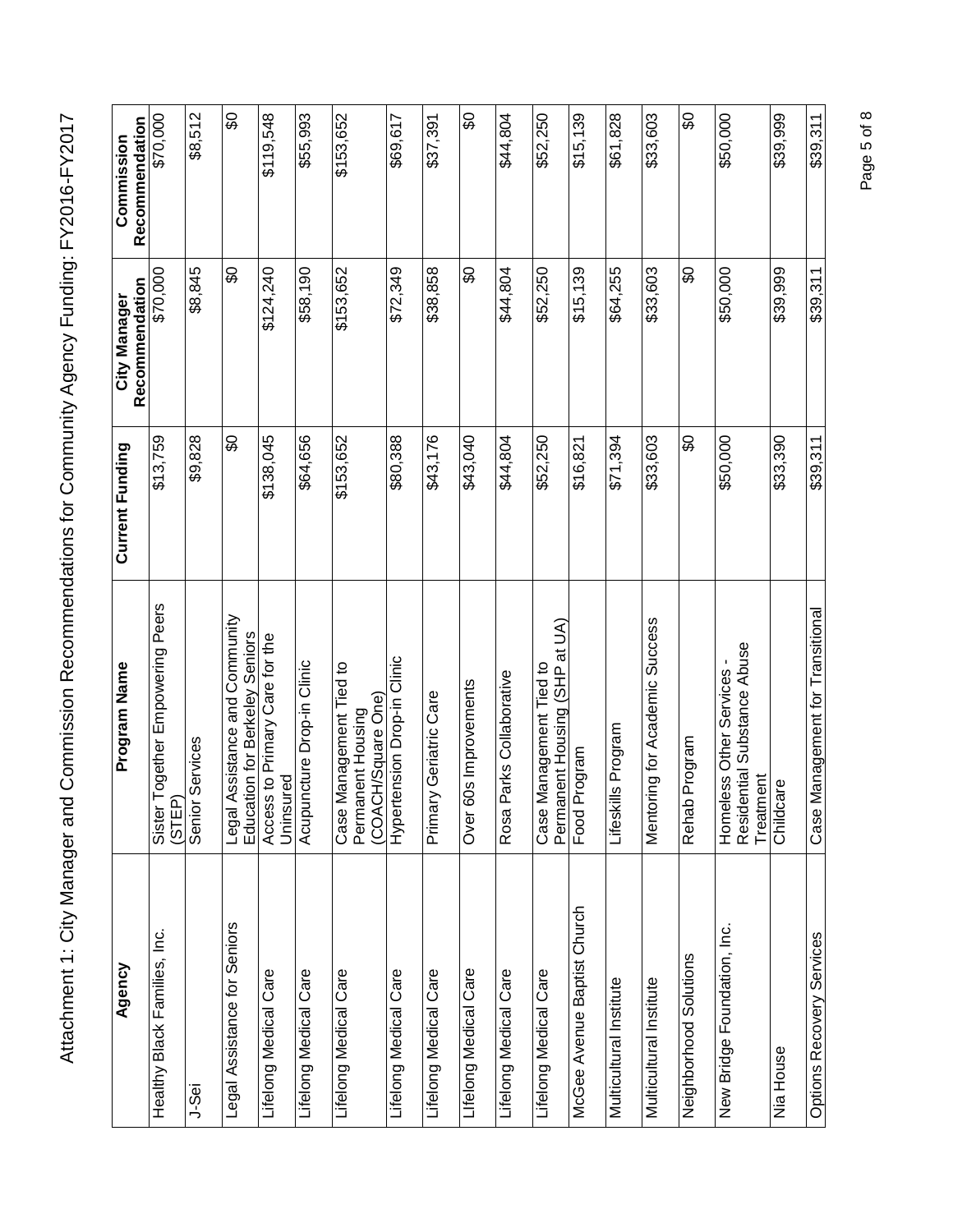| Agency                                                         | Program Name                                                 | Current Funding | Recommendation<br>City Manager | Recommendation<br>Commission |
|----------------------------------------------------------------|--------------------------------------------------------------|-----------------|--------------------------------|------------------------------|
|                                                                | င္ငွာ<br>Housir                                              |                 |                                |                              |
| Options Recovery Services                                      | tional Housing Beds<br>Transit                               | SO              | \$44,000                       | \$44,000                     |
| Options Recovery Services                                      | eatment Program<br>Day $\overline{T}$ r                      | \$38,132        | \$46,200                       | \$46,200                     |
| Options Recovery Services                                      | Dual Diagnosis Clinic                                        | \$114,396       | \$62,328                       | \$62,328                     |
| <b>Options Recovery Services</b>                               | Management Tied to<br>Permanent Housing<br>Case I            | SO              | SO                             | SO                           |
| Pacific Center for Human Growth                                | LGBTQ Seniors Support Program                                | င္တ             | င္တ                            | တွ                           |
| Pacific Center for Human Growth                                | Program<br>Youth                                             | \$23,245        | \$23,245                       | \$23,245                     |
| Rebuilding Together East Bay-North                             | unity Facility Improvements<br>Comm                          | \$24,575        | \$24,575                       | \$24,575                     |
| Rebuilding Together East Bay-North                             | Safe Homes Project                                           | \$98,279        | \$98,279                       | \$98,279                     |
| - Cal Corps<br>Regents of UC Berkeley<br>Public Service Center | ig Berkeley<br>Bridgin                                       | င္တ             | \$32,720                       | \$32,720                     |
| Regents of UC Berkeley - Cal Corps<br>Public Service Center    | Literacy/Cal Corps<br><b>GTINB</b>                           | \$56,906        | \$79,750                       | \$79,750                     |
| Resources for Community<br>Development                         | Services at Special Needs<br>Housing<br>Social               | \$9,828         | \$9,828                        | \$9,828                      |
| R.I.S.E.- Responsibility, Integrity,<br>Strength, Empowerment  | R.I.S.E.-Responsibility, Integrity,<br>Strength, Empowerment | \$216,039       | \$200,000                      | \$200,000                    |
| Rising Sun Energy Center                                       | Energy Training Services<br>Green                            | \$50,852        | \$50,852                       | \$50,852                     |
| Rubicon Programs                                               | ess Other - Workforce<br>Services<br>Homel                   | \$35,266        | \$35,266                       | \$35,266                     |
| Saint John's Presbyterian Church of<br>Berkeley                | St. John's Childcare - Tuition<br>Assistance                 | \$46,490        | တ္တ                            | ဝွ                           |
| SEEDS Community Resolution<br>Center                           | Community Mediation & Conflict<br>Resolution                 | \$56,434        | \$20,000                       | \$20,000                     |
| Community Resolution<br>SEEDS<br>Center                        | ative Justice in Schools<br>Restora                          | \$25,000        | \$25,000                       | \$25,000                     |
| South Berkeley Community Church                                | Nutrition<br>Program                                         | \$8,210         | \$7,389                        | \$7,389                      |

Page 6 of 8 Page 6 of 8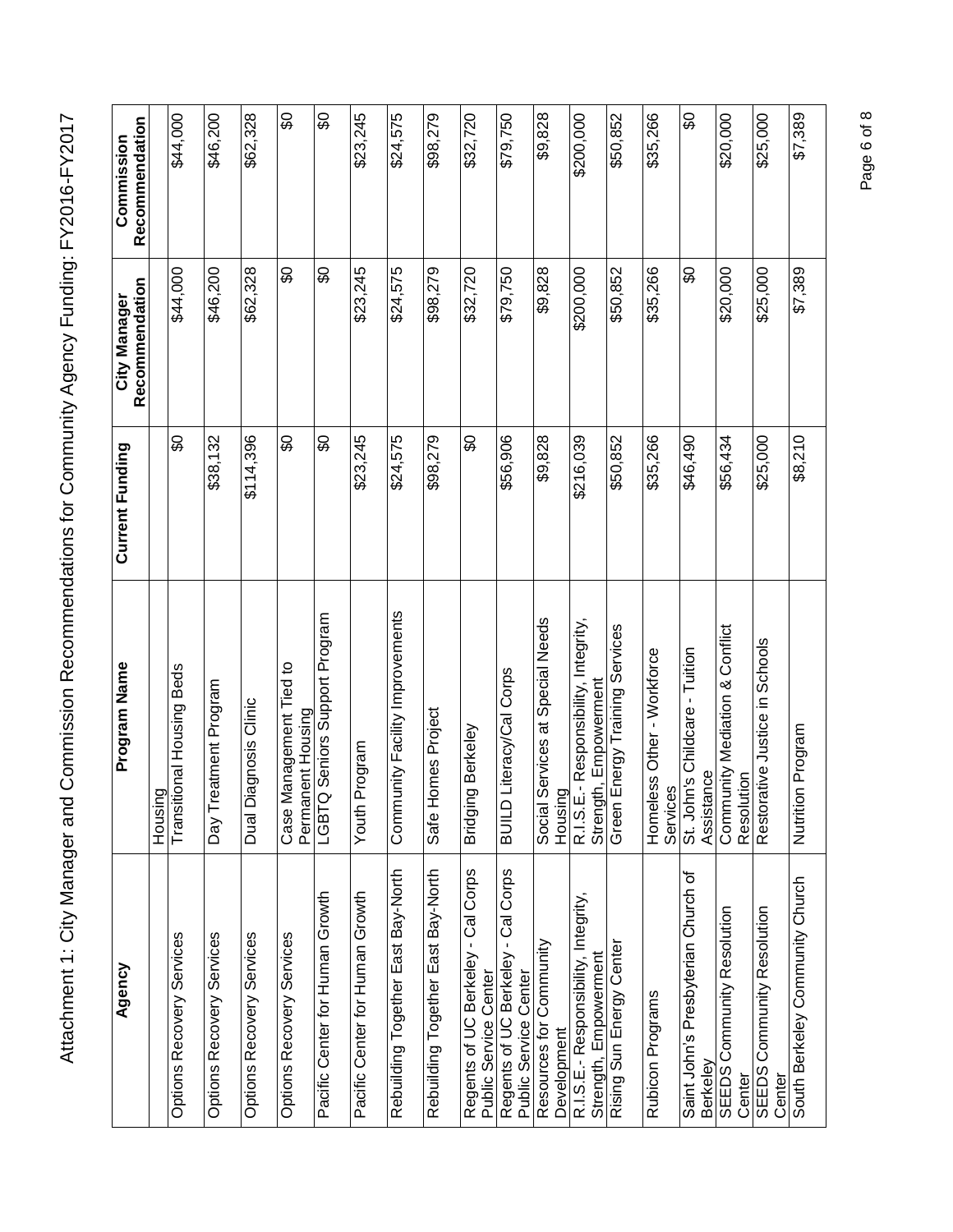| Agency                                              | Program Name                                               | Current Funding | Recommendation<br>City Manager | Recommendation<br>Commission |
|-----------------------------------------------------|------------------------------------------------------------|-----------------|--------------------------------|------------------------------|
| South Berkeley Community Church                     | Program<br>Youth                                           | \$13,272        | တ္တ                            | င္တ                          |
| Stiles Hall                                         | ey Scholars to Cal<br><b>Berkel</b>                        | \$45,312        | \$91,000                       | \$91,000                     |
| Suitcase Clinic                                     | ess Other Services<br>Homel                                | င္တ             | အိ                             | \$12,291                     |
| Through The Looking Glass                           | ey Parenting & Disability<br>Project<br><b>Berkel</b>      | \$27,242        | \$24,518                       | \$23,593                     |
| Toolworks, Inc.                                     | Management Tied to<br>Permanent Housing<br>Case I          | \$47,665        | \$47,665                       | \$47,665                     |
| United for Health                                   | Suitcase Clinic<br>Youth                                   | \$9,828         | \$9,828                        | ဝ္တ                          |
| United for Health                                   | Wellness Program<br>Youth                                  | œ               | œ                              | \$10,000                     |
| Women's Daytime Drop-In Center                      | Children's Program                                         | \$O             | န္တ                            | င္တ                          |
| Women's Daytime Drop-In Center                      | Bridget Transitional House                                 | \$23,838        | \$29,686                       | \$31,118                     |
| Women's Daytime Drop-In Center                      | Domestic Violence                                          | ⋚               | \$26,832                       | \$26,832                     |
| Women's Daytime Drop-In Center                      | Management Tied to<br>Permanent Housing<br>Case            | $\frac{4}{2}$   | \$35,328                       | \$35,328                     |
| Women's Daytime Drop-In Center                      | New Case Management Tied to<br>Permanent Housing           | \$              | \$44,160                       | \$44,160                     |
| Women's Daytime Drop-In Center                      | ess Basic Needs - Meal<br>Program<br>Homel                 | œ               | \$28,793                       | \$28,793                     |
| Youth Engagement Advocacy<br>Housing (YEAH!)        | Management Tied to<br>Case Managemenı<br>Permanent Housing | ⋚               | \$24,288                       | \$24,288                     |
| Youth Engagement Advocacy<br><u>Housing (YEAH!)</u> | New Case Management Tied to<br>Permanent Housing           | န္တ             | \$10,712                       | \$10,712                     |
| Youth Engagement Advocacy<br>Housing (YEAH!)        | Outreach to Transition Age Youth                           | \$O             | င္တ                            | œ                            |
| Youth Engagement Advocacy<br>Housing (YEAH!)        | Shelter<br>Winter                                          | \$109,115       | \$109,115                      | \$109,115                    |
| Youth Spirit Artworks (YSA)                         | Homeless Student Program<br>asna                           | \$50,000        | တွ                             | တွ                           |
| Youth Spirit Artworks (YSA)                         | onal Arts Training<br>Vocati                               | \$33,777        | œ                              | œ                            |

Page 7 of 8 Page 7 of 8